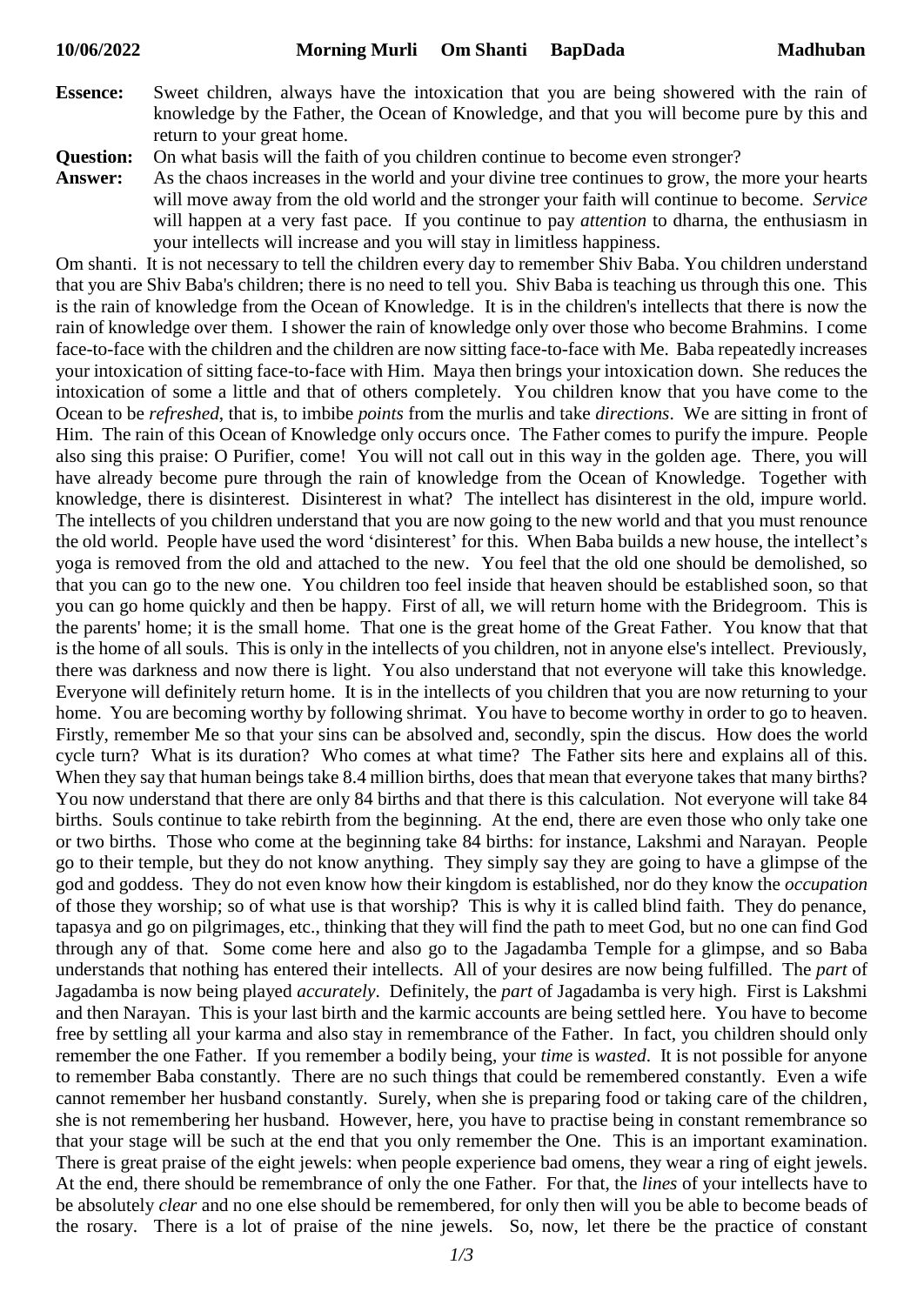remembrance. At the moment, scarcely anyone remembers Baba for even two or three hours. As the chaos in the world increases, to that extent you will continue to have faith and your hearts will continue to break away from the old world. Many will die. The intellect says that Maya is a very old enemy. There is no place where there are no enemies. You children are now changing from dirty to clean. You have the understanding that you must not eat food cooked by impure people. It is also said: As is the food, so is the mind. Sin accumulates for those who buy bad things, for those who prepare it and also for those who eat it. The Father explains everything very clearly. You children return after being *refreshed* here. Throughout the day, let the world cycle turn around in your intellects and also remember your home. When you return from here to your worldly homes, your stage is affected because you receive such company. Even while sitting here, the intellects' yoga of some wanders outside and this is why they are unable to have dharna fully. The unlimited Father sits here and explains to you souls: You are a soul and you perform actions through your body. You understand that you are taking shrimat from Baba and claiming your fortune of the kingdom once again. So, how happy you should be! It is remembered: Ask the children of the Lord of the gopis about supersensuous joy. As your stage becomes higher, as expansion continues, the mercury of your happiness will continue to rise and your faith will continue to become stronger. As you continue to pay *attention* to your dharna, the enthusiasm in your intellects will continue to increase. As time goes by, *service* will move at a very fast pace. You have to create such methods that someone will be struck by an arrow. The main thing is to give the Father's introduction. You receive an unlimited inheritance from the unlimited Father. He is also the Ocean of Knowledge. It is only with knowledge that human beings become pure. That same Father is the Purifier. Just take up the one *point* of how devotion cannot continue with the notion of omnipresence. This has to be explained very clearly. Those people say that destruction takes place through our knowledge. You also say that the flames of destruction will emerge from this sacrificial fire of the knowledge of Rudra. Therefore, they are also right! However, even if they do not understand, what else would there be other than destruction? Destruction took place a cycle ago too. God speaks: All of this will be sacrificed into the sacrificial fire of the knowledge of Rudra. Those people think that your knowledge is like this, and that is why they oppose you. They believe that they will find God by doing a lot of devotion. We also say that those who have done a lot of devotion have found God. However, for people to understand these things a lot of effort needs to be made on them. A cycle ago, too, you children changed hell into heaven with the Father's help, and so the destruction of hell must also have taken place. Only when hell is destroyed can heaven be established. You can also explain that Bharat truly was pure. People of all religions would agree that there definitely was heaven. 'Ancient' means that which is the oldest, and so that must have been heaven. That which has become old also has to become new; this is in the intellects of you children. There was definitely the kingdom of deities, but it no longer exists. They are once again carrying out the establishment of the original deity religion. With whose help? Of the One who is the incorporeal Bapuji (Father) of all souls. He is the Father of all souls. You understand all of these things. You are so ordinary! The Father says: I am also the Lord of the Poor. You are poor. What do you have? You have sacrificed everything for Bharat. Your war with Ravan is so great! You are the Shakti Army. It is also sung: Salutations to the mother. Impure ones praise the pure ones, so which mother are they referring to? They think that it is Mother Earth, but it refers to those who live on earth. There is Jagadamba, and so there are also her children. The Dilwala Temple is the memorial that has been built. There are kumaris and also half-kumaris, who are also called mothers. You say: Baba, we are Brahma Kumars and Kumaris, so call us Your children, not mothers. We are kumaris. These are deep things that require understanding, but people are not able to take them in. The consciousness of their previous births has been instilled and does not break. It is in your intellects that Shiv Baba is sitting in front of you and is speaking to you souls. The Father has entered this body. Baba comes and performs divine, alokik activity. He teaches impure ones in order to purify them. There has to be accurate remembrance. Shiv Baba, the Purifier, is teaching us. The Purifier is the highest of all, He is the Father and also the *Teacher*. The first word that emerges should be 'Purifier'. People remember Him and say: O *God, the Father*, come! Come and teach us Raja Yoga once again! The Father also says: I am teaching you easy knowledge once again. There is no question of books, etc. in this. However, people have mentioned these names. The Father is now teaching you to make you worthy. You are given new *points* every day. The Gita and Granth, etc. do not contain any *addition* or editing; they say the very same things. Here, however, there are *additions* and some things are also edited. You are given new *points* every day. This *knowledge* is very *wonderful*! It is not contained in any scriptures. Lust is the greatest enemy. God speaks: Forget everyone as well as your own bodies and only remember the One! I will take all of you souls back home. I am the Immortal Image, the Death of all Deaths.